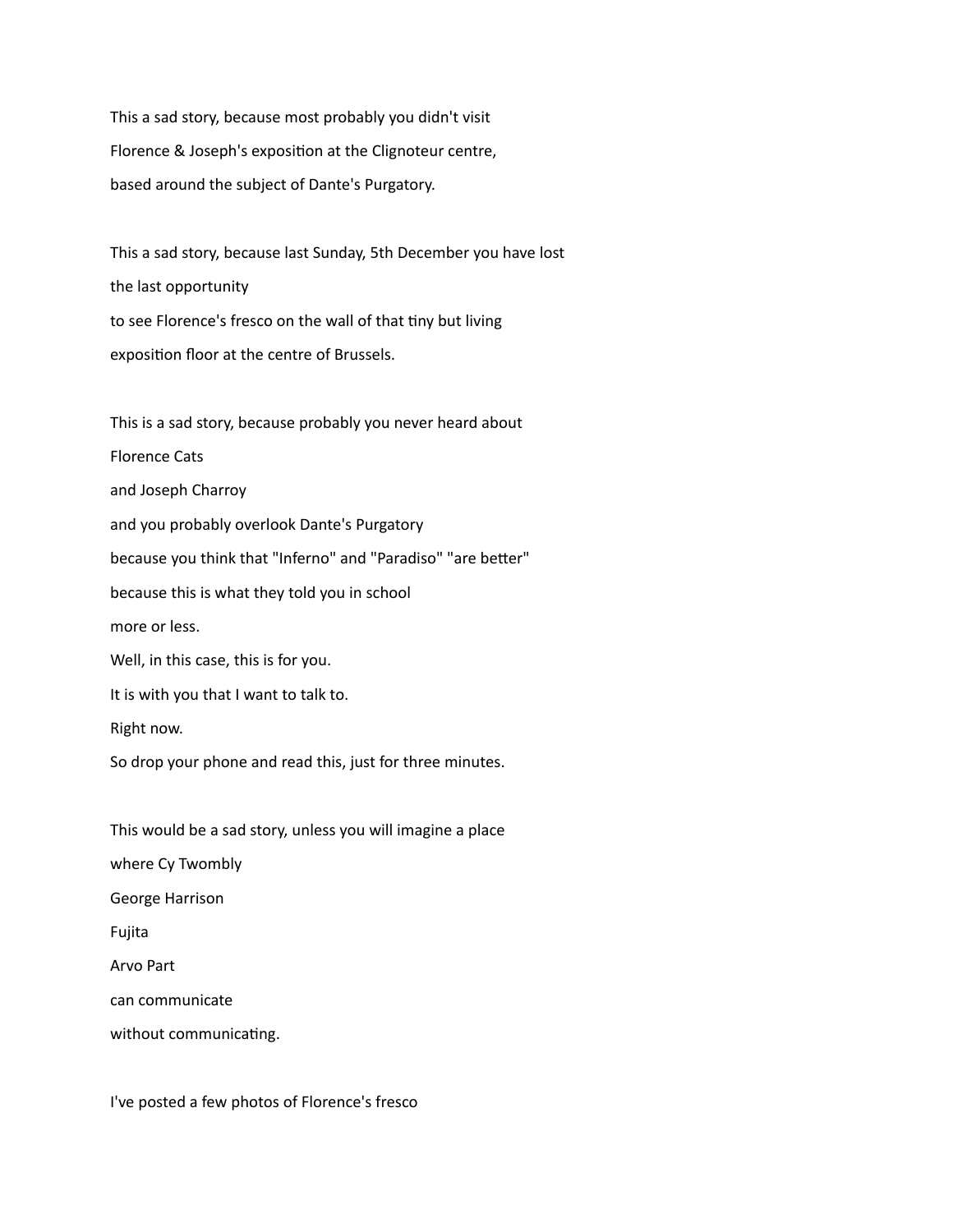about Purgatory for you so you could see a bit (at least) of the subtle, deep, mysterious representation of the Purgatory we lived in we live and we'll live in (yes, probably, yes) she painted for us.

At the bottom, you'll see a blueish cloud, with hundreds of different shades.

Shades of words, phrases, unwritten letters, lyrics you wish you wrote, questions you wished to avoid, lyrics you will maybe write, questions you will have to answer, one day. They appear on it, not clearly, (you knew it already it wasn't going to be so easy) but yes, they are all there I swear because Florence chose them carefully, for your uncomfortableness because she's a real artist she was there before us she will be there after us.

Did Dante really mean that the difference from Hell to Paradise

is a big cloud of broken words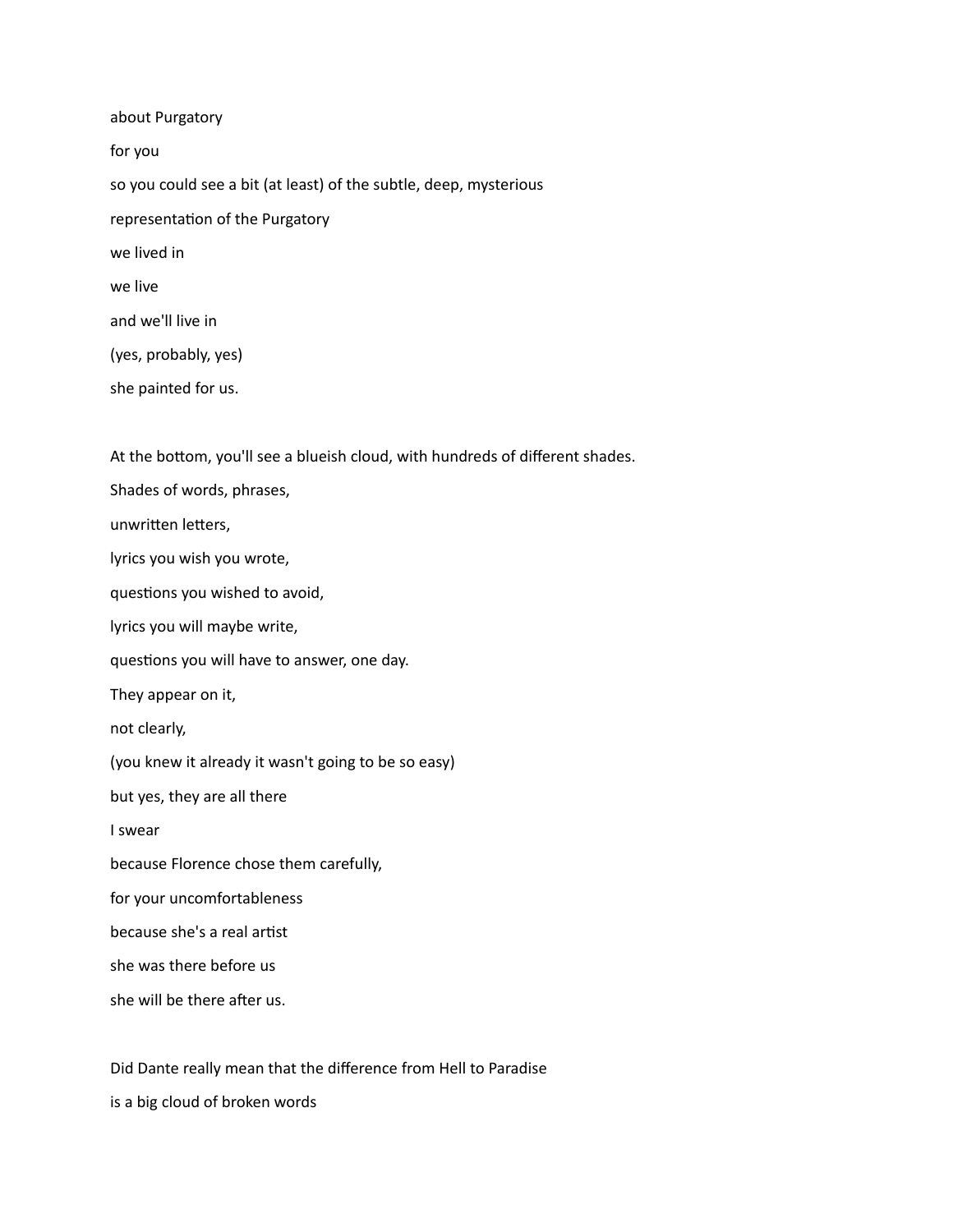nice statements, little action good intentions, lazy excuses? Probably, yes. But there's more.

Then, look upper to Florence's Purgatory. A soft wind could transform deeds into numbers symbols imaginaries, actions, it doesn't take a lot, you know, you remember the last time you felt a better person even for some days, hours, minutes. "Actions to get the sky" not for the money not for God not for the Paradise do you remember? those old glorious days. What happened meanwhile?

In Florence's fresco there could be no Paradise and no Hell either. I even think she's not interested in them, that would be too easy.

This is a sad story if you look for friendly faces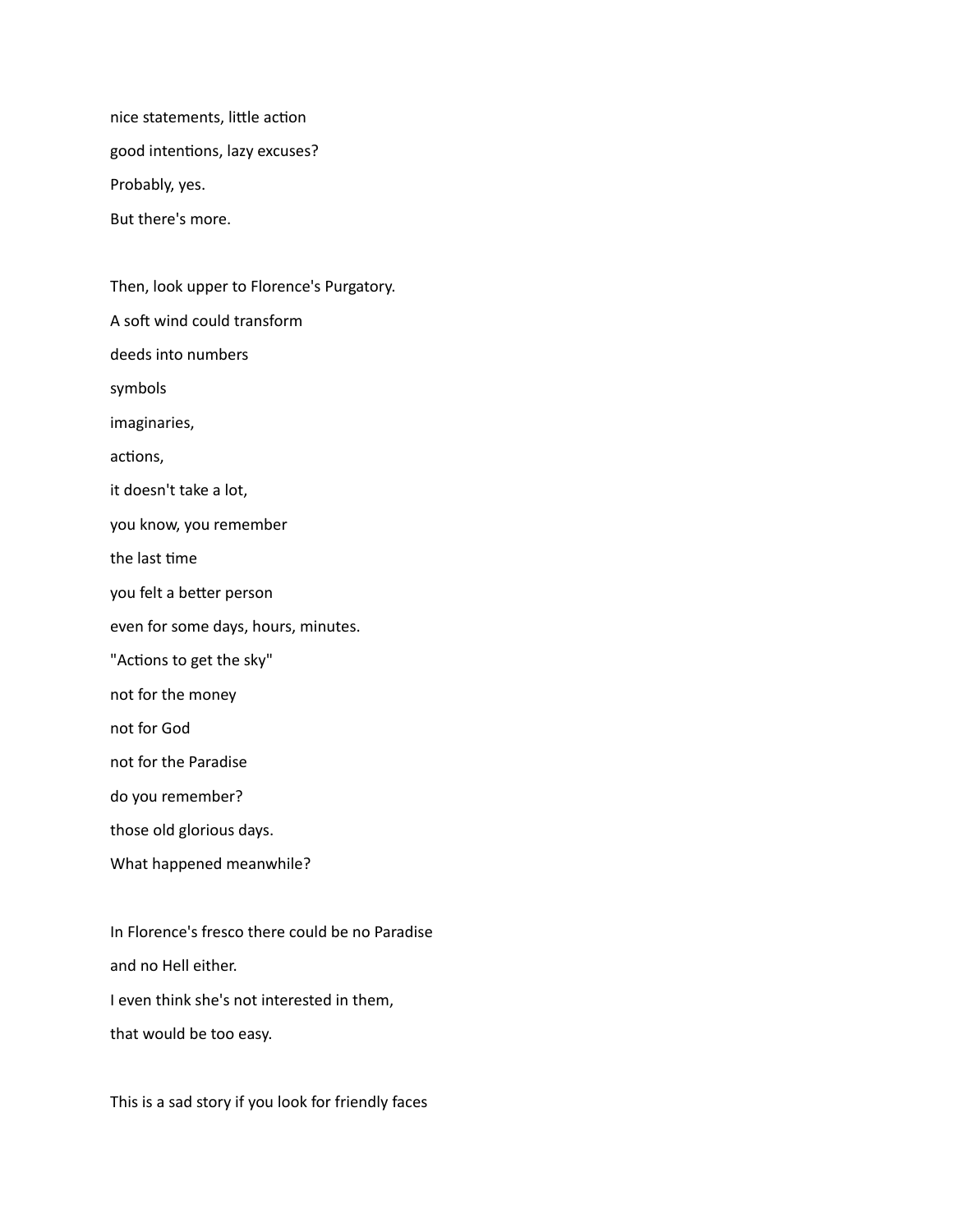or answers

in Florence's fresco,

you will not see any.

This is a sad story, unless you decide to fill that soft sky with braveness with one more color many more pains many more Why. This is a sad story, unless you, me, us, decide to become that fragile, temporary, sky.

I'm not sure this is the meaning of Dante's Purgatory or Florence's fresco but this is my take.

So let's go back to 3 minutes ago.

Let's go back to Florence and Joseph.

This is a sad story, if you don't you realize that besides John and Paul there was something deeply good in George and Ringo too.

This would be a sad story, if you think of the stock exchange when you hear about Vincent's Starry night without remembering the mocking the misery, the hunger, the humiliation, til the grave after the stars appeared to him. He did cut his ear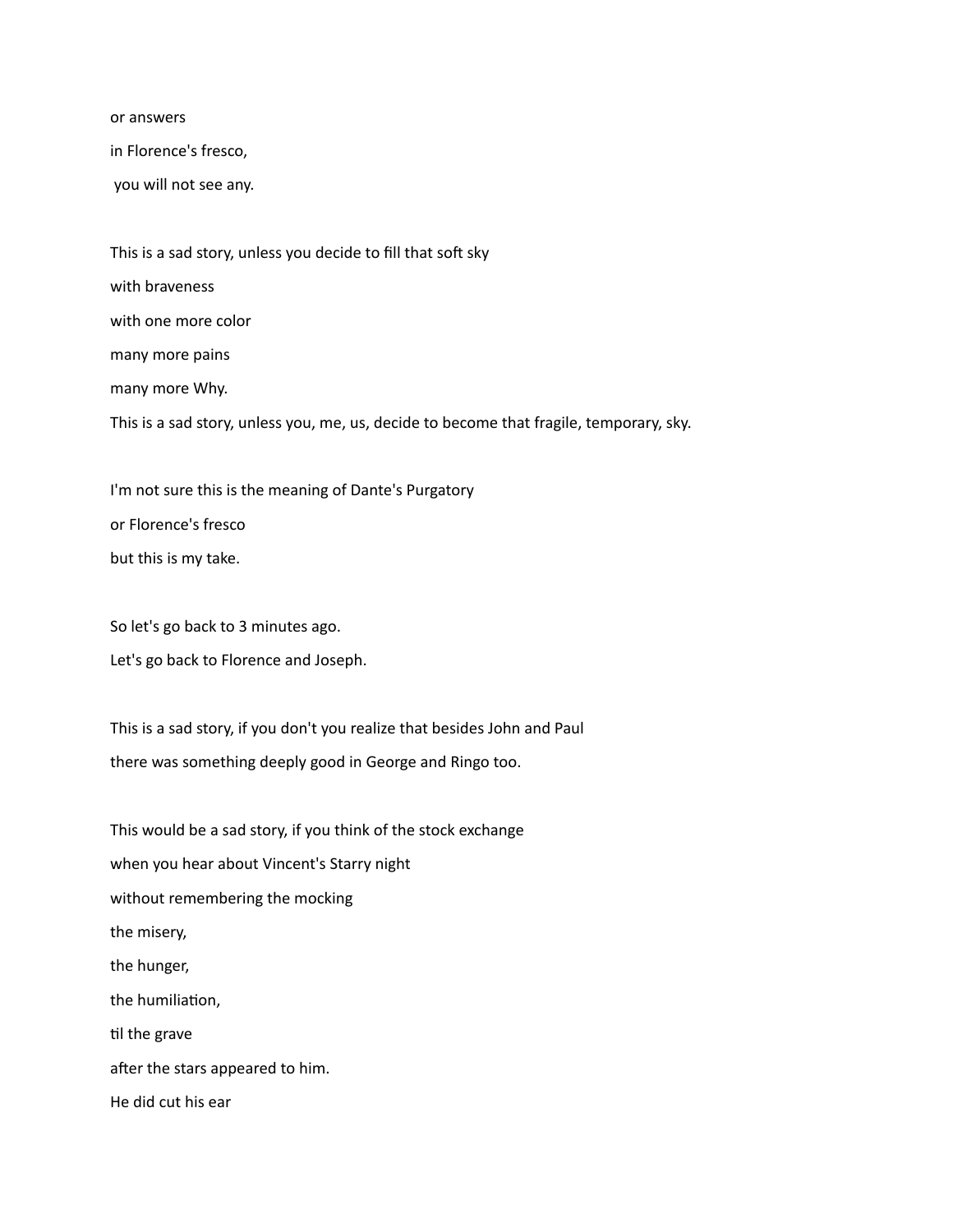because he was starving he did cut his damn ear for you to finally get this.

This can be a sad story, but maybe not if you're still broken heart from your first love but at a point you stopped analyzing it, if instead of forgiving or understanding you choose forgetting.

It cannot be a sad story, if "How are you" is (still) the hardest question for you to answer.

It will be not a sad story, if instead of waiting for your turn to talk from now you will really start trying to listen.

So yes, this is what I felt in front of Florence's fresco and you will have to watch the photos now or trust my words because since this morning, this fresco was painted over to give space to another artist, another story another imaginary. What a beautiful and cruel circumstance.

This could have been a sad story, but probably it is not. Because Florence and Joseph are well alive and kicking